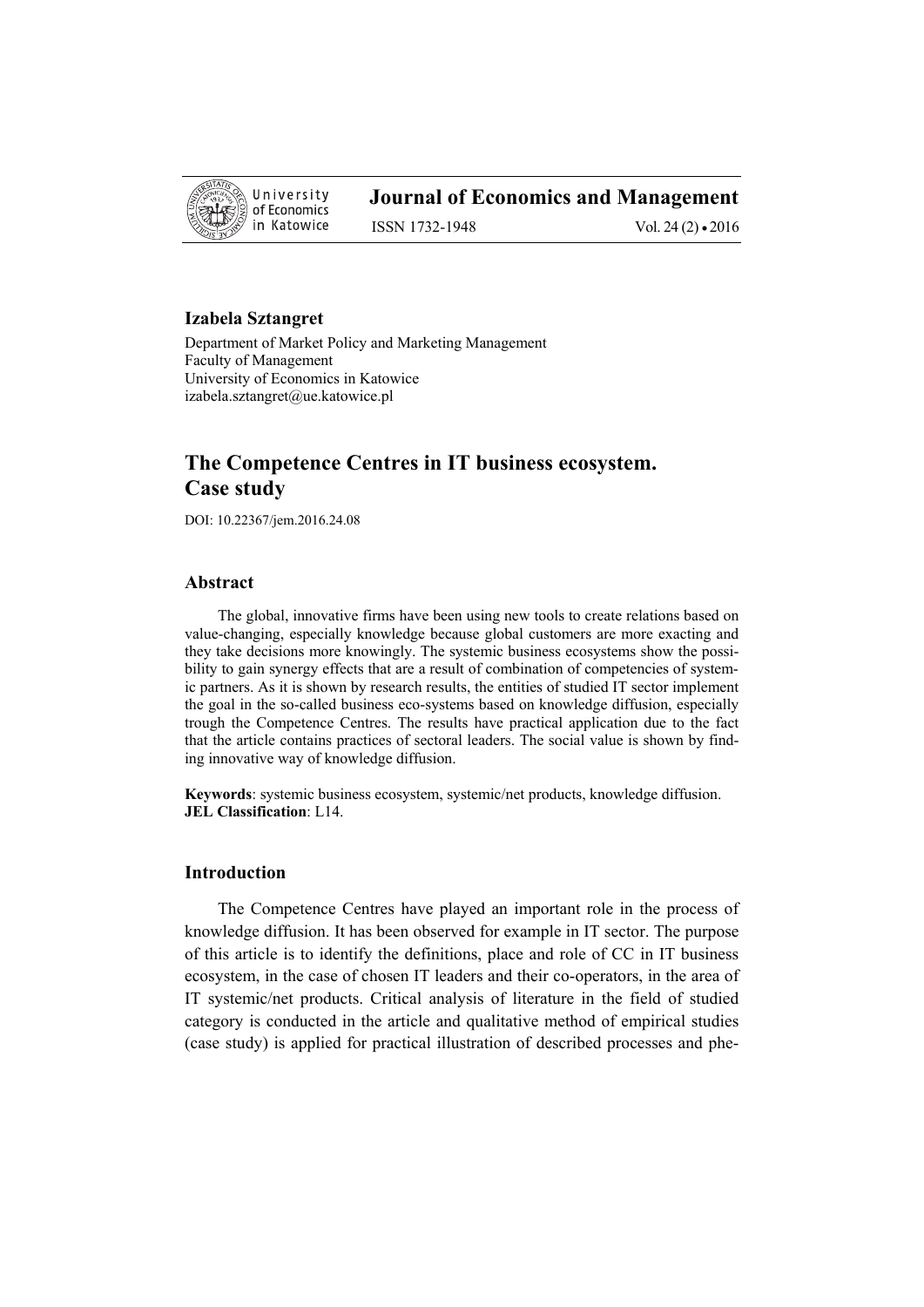nomena. In the initial stage of the research promoters of systemic/networking products have been selected, through the review of experiences and using the criterion of their position on the Polish market. They include IBM, Intel, HP, Microsoft and Apple. Then, their network partners, especially distributors, and cooperants outside the network have been determined and sub-networks of partners have been selected. In the period between 2000 and 2015, the Author regularly analysed the content of Internet webpages of selected entities and authorised press / / sponsored interviews presented in IT magazines, including Computerworld, IT- -manager, CIO and another one.

### **1. Competence Centres in holistic knowledge management model. Preamble**

According to one of the first holistic approaches to knowledge management (KM), in Alavi's and Leidner's view, it is defined as systematic and specific process of acquiring, organising and communicating workers' implicit and explicit knowledge in organisational terms. Its purpose is to increase effectiveness of productivity of other involved entities, while showing the presence of "other entities" of the environment in the process in a quite concise way [1999, p. 239]. KM was more broadly perceived by Bounfour who approached − it as a set of procedures, infrastructure, technical and management tools created for the purpose of creating, sharing and expanding knowledge resources inside and outside organisation [2003].

A holistic/integral approach to knowledge management is undoubtedly presented in Demerest's model [Demerest 1997, pp. 374-384]. The structure of this model shows not only a scientific expression of knowledge, but also social aspects of knowledge formation. It is not limited to the stage of knowledge externalisation but concerns repeated social interactions. KM ought to be supported by all organisation stakeholders. This, consequently, will be reflected in results of all involved parties. This is about a complementary approach to knowledge management as scientific and social category [McAdam, McCreedy 1999, pp. 91-101].

Holistic approach to knowledge management (SET KM Model) is based on three pillars: (1) company strategy, e.g. strategic organisational concept of knowledge and learning, (2) environment of creation, co-sharing and application of knowledge, that depends on the company and objective determinants, (3) knowledge tools favouring the process of effective knowledge management [Choo 1998; Nonaka, Konno 1998, pp. 40-54; von Krogh, Ichijo, Nonaka 2000; Alvarenga Neto 2008].

According to Choo's views [1998], the company functioning as knowledgebased is an enterprise that approaches knowledge in strategic dimension (1),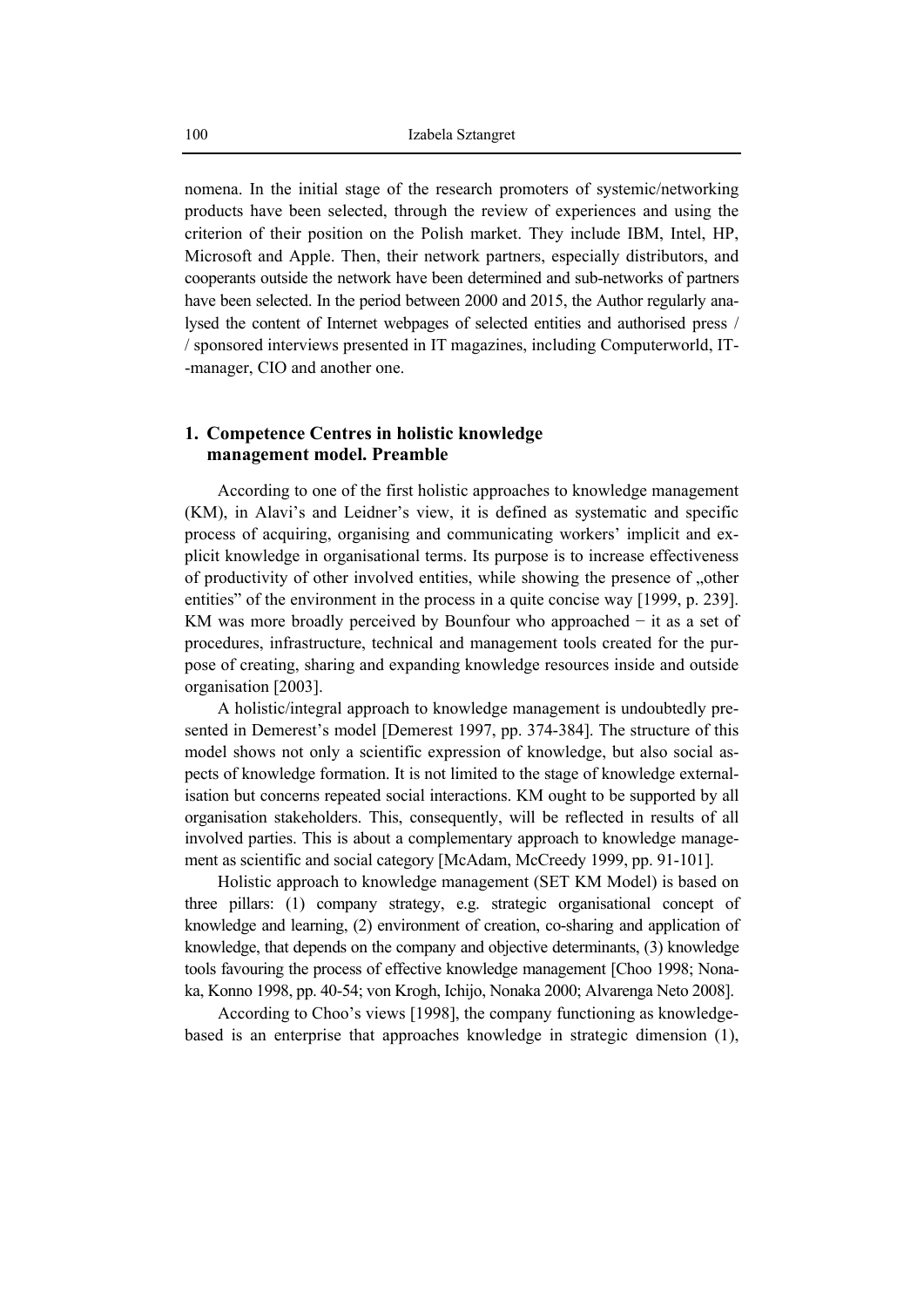through the prism of its significance in a particular context of creation and decision making.

The awareness of the importance of knowledge in a definite dynamic and complex environment of company functioning and the ability to search for, and interpret, appropriate information constitutes the strategic goal of the company. It allows understanding of trends and scenarios of the environment, that is made of customers, cooperating parties, competitors and other entities. Knowledge creation is a process of forming and/or acquiring knowledge, or information organising and processing for the purpose of generation of new knowledge through dispersion and learning in organisation. Now, generated knowledge constitutes foundations for assumptions aiming at creation of new knowledge. Thereby, it serves development of new skills and competences inside the company and among other participants in the so-called knowledge-community (community of knowledge), in which various entities can be the participants. More formally it is described with the notion of Competence Centres (CC).

Competence Centre can be defined as an organisational unit that coordinates and combines skills of the whole organisation (sometimes of several organisations) for the purpose of supporting its business needs. Thus, it is an entity established for satisfaction of internal needs of organisation. The Centre approached, in this way, quite frequently develops knowledge-based relationships with Universities. Another definition [Gartner 2007], describes Competence Centre as an organisational structure applied to coordinate IT skills with an enterprise. Such a sectoral form of CC is quite frequently applied in economic practice. Therefore, it is an option of the aforementioned form of Competence Centre, that focuses on IT tools. There are also the notions of integration competency centre (ICC) or an integration centre of excellence (COE) functioning in literature and in practice [Schmidt, Lyle 2005]. These forms of the Centre particularly emphasise the effects resulting from integration of IT solutions. Competence Centres perform the function of knowledge repository and a "pool of resources" for many business areas, including subsectors of IT sector. They also combine resources of business cooperants and customers with knowledge inside organisation. Therefore, it is a holistic form of Competence Centre. Holistic IT Competence Centres work in development of applications, skills associated with programming language, data management and development of Internet services as well as network designing for the needs, and in cooperation with customers and business partner. This is done to achieve synergistic effect of network, in the form that satisfied customer.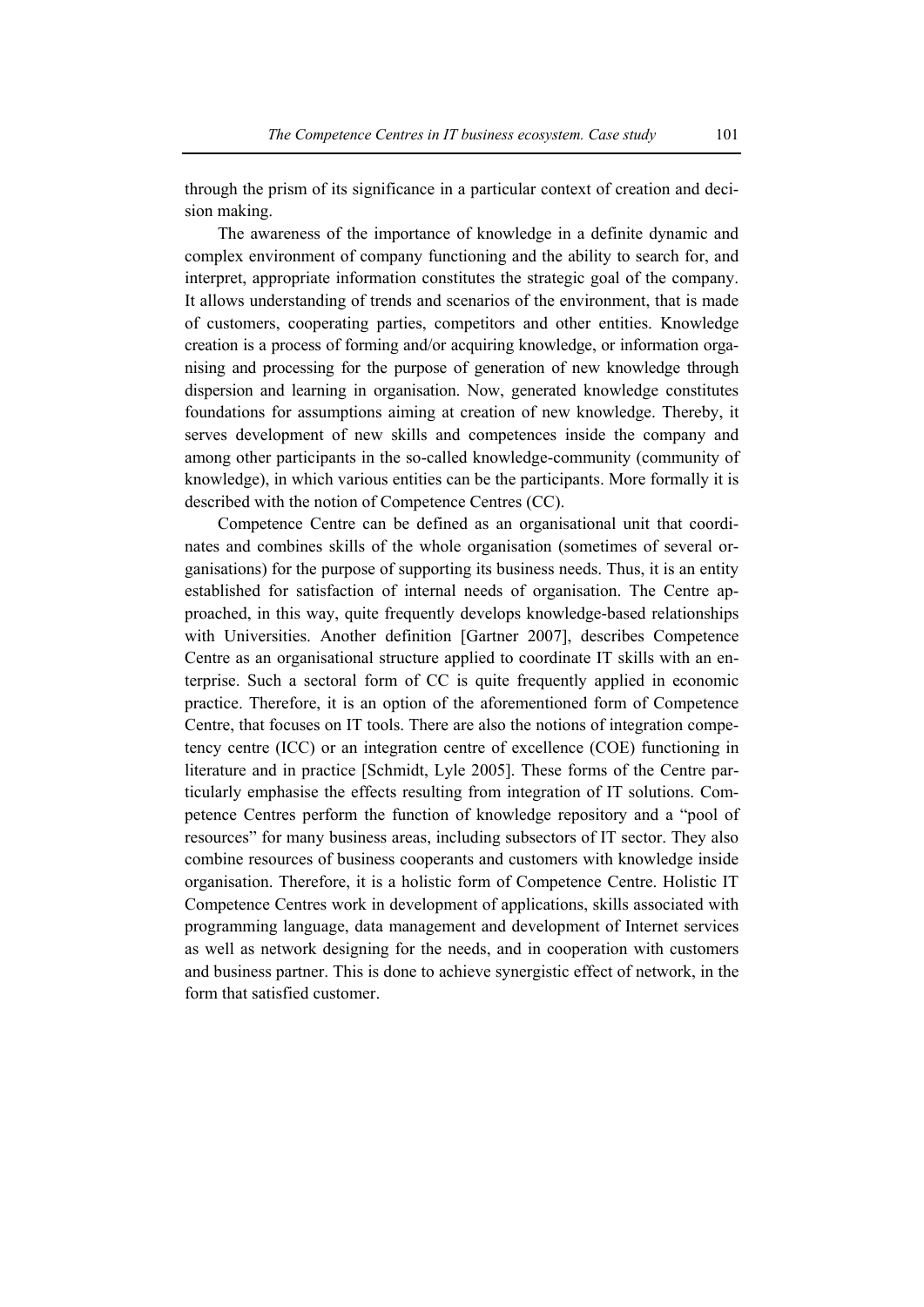#### **2. Data and methodology**

The purpose of this article is to identify the definitions, place and role of CC in IT business ecosystem, in the case of selected IT leaders and their cooperants, in the area of IT systemic/net products. A brief critical analysis of literature, in the field of studied category is conducted in the article, and qualitative method of empirical studies (case study) is applied for practical illustration of researched Competence Centres in systemic knowledge relationship model. During the studies of the entities, that form net business environment for creation of systemic offer under the patronage of computer sector leaders, including HP, Intel, Microsoft, IBM and Apple, over 400 entities were identified. According to studied leaders, they were involved in CC. They are entities of various (narrow or broad) range of offer functioning within computer subsectors or telecommunication and/or media sectors, in the sphere of production, assembly and/or distribution. Indepth case study method was applied with reference to purposely selected group of enterprises representing the core of network relationship, the so-called extended core of network and entities of the circle of IT sector networks (Table 1).

| Specification                         | Characteristics of performed study                                                                          |
|---------------------------------------|-------------------------------------------------------------------------------------------------------------|
| Research technique                    | analysis of Internet pages, analysis of sponsored interviews in IT<br>journals                              |
| Sample selection                      | purposeful selection                                                                                        |
|                                       | 5 promoters of network relationship                                                                         |
| Sample size                           | 9 entities of extended network core                                                                         |
|                                       | 9 entities of network circle                                                                                |
| Criteria of selection of sample group | purposeful selection by indications of promoters and/or position in<br>the ranking of companies by turnover |
| Spatial range of research             | Poland and global range                                                                                     |
| Time range of research                | 2000-2015                                                                                                   |

**Table 1.** Basic information about performed research

In-depth case study analysis method used in this research, consists in comprehensive presentation of a real situation occurring in a particular company or in regard to one of the functions realised within the company (e.g. marketing knowledge management). It is treated as an individual case. It involves seeking for all necessary data enabling its in-depth analysis, formulating possible options of choice and making the best possible decision, accompanied by a proper justification. Application of this method seems well founded, considering the following:

• the research concerns contemporary, dynamic phenomena and the process of knowledge formation, pertaining to these phenomena;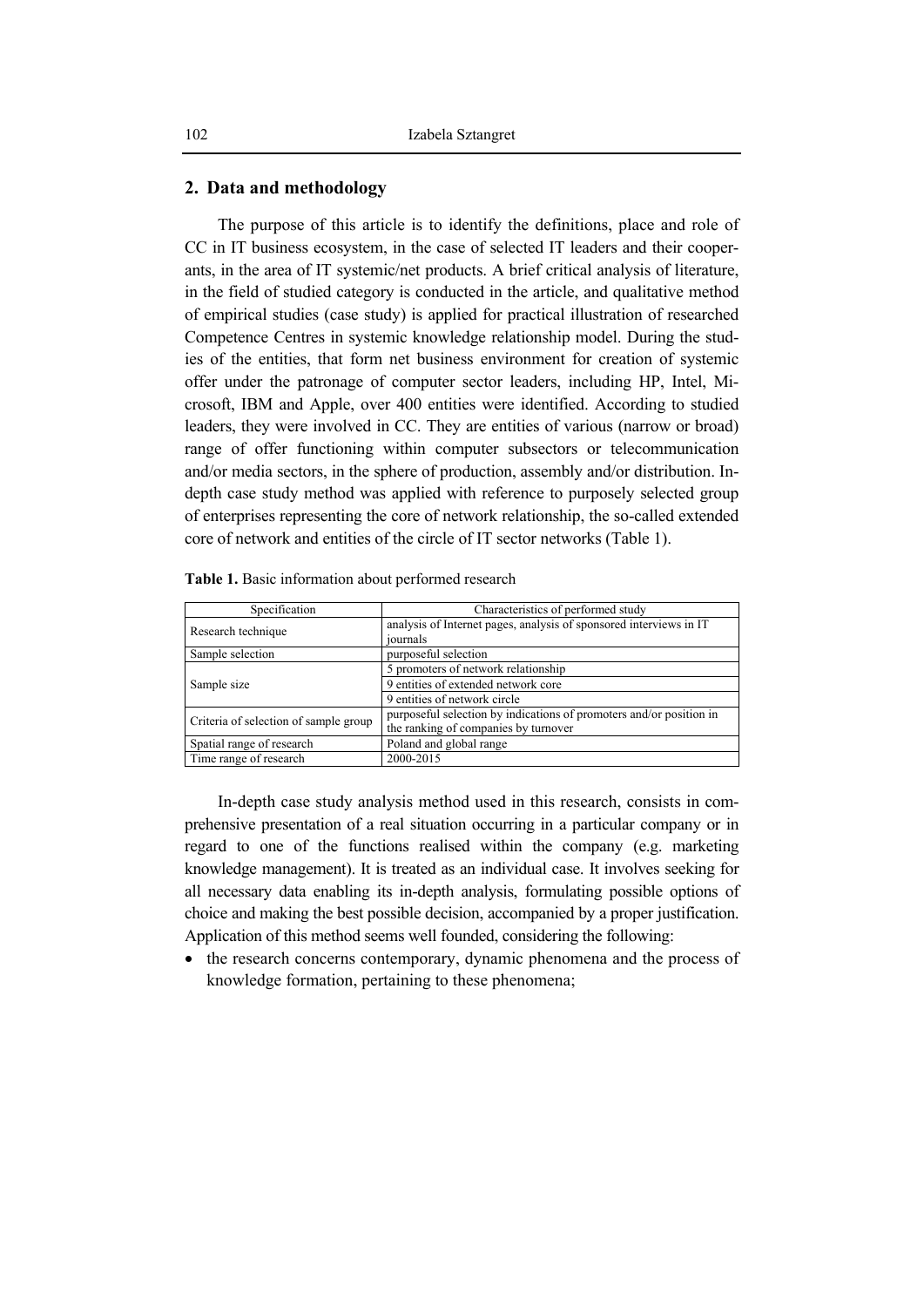- the research concerns investigating actual contexts of these phenomena, concerning significant ambiguity of boundaries between the very phenomena and their contexts;
- the object of the research is too complicated, to explain cause and effect relationships with the help of methods such as poll or experiment.

The unit of analysis / the subject of the studied case are "complex situations", i.e. groups of economic subjects (particularly leaders of network structures and partners) and their market behaviour. The case reflects changes, that are new and to some extent critical for the investigated subjects, particularly in Polish conditions.

## **3. Competence Centres in holistic model of knowledge management in multi-core network structure in the light of results of own case study**

Identified holistic model of KM [Sztangret 2015] is a structure composed of three major subsystems of KM, including the subsystem of competences inside the organisation and inside the network, knowledge of the competitor and cooperating party and subsystem of customer's/user's knowledge. According to Demerest's concept [1997], the model describes social context and refers to social interactions, that shape the open nature of the model. Each of the subsystems constitutes a set of procedures, infrastructure, technological and management tools, activated for the purpose of creation, sharing and developing knowledge resources.

The process of KM in IT network, includes the whole, three-dimensional spectrum of knowledge creation in an enterprise and network, while emitting and absorbing knowledge in relationships with customers and cooperating entities. This happens after these relationships are established, through creative compilation and dispersion in the network and making knowledge interprocessed in a controlled way. Furthermore, structural analysis of marketing KM in the studied network shows a classical hierarchic model ("top-down"), that emphasises a remarkable importance of network. Promoters have the key knowledge resources at their disposal. Due to activity of at least several entities in the network circle observed in this sphere, the style of "centre-up-down" style is also noticed. It refers to the entities in the network circle – Promoter – final users. Simultaneously the "centre-down" style, that refers to entities of the network circle – final user, is observed too.

It has an extensive character because of the multitude of diversified entities involved in knowledge formation. Integration and synergy attitude of these enti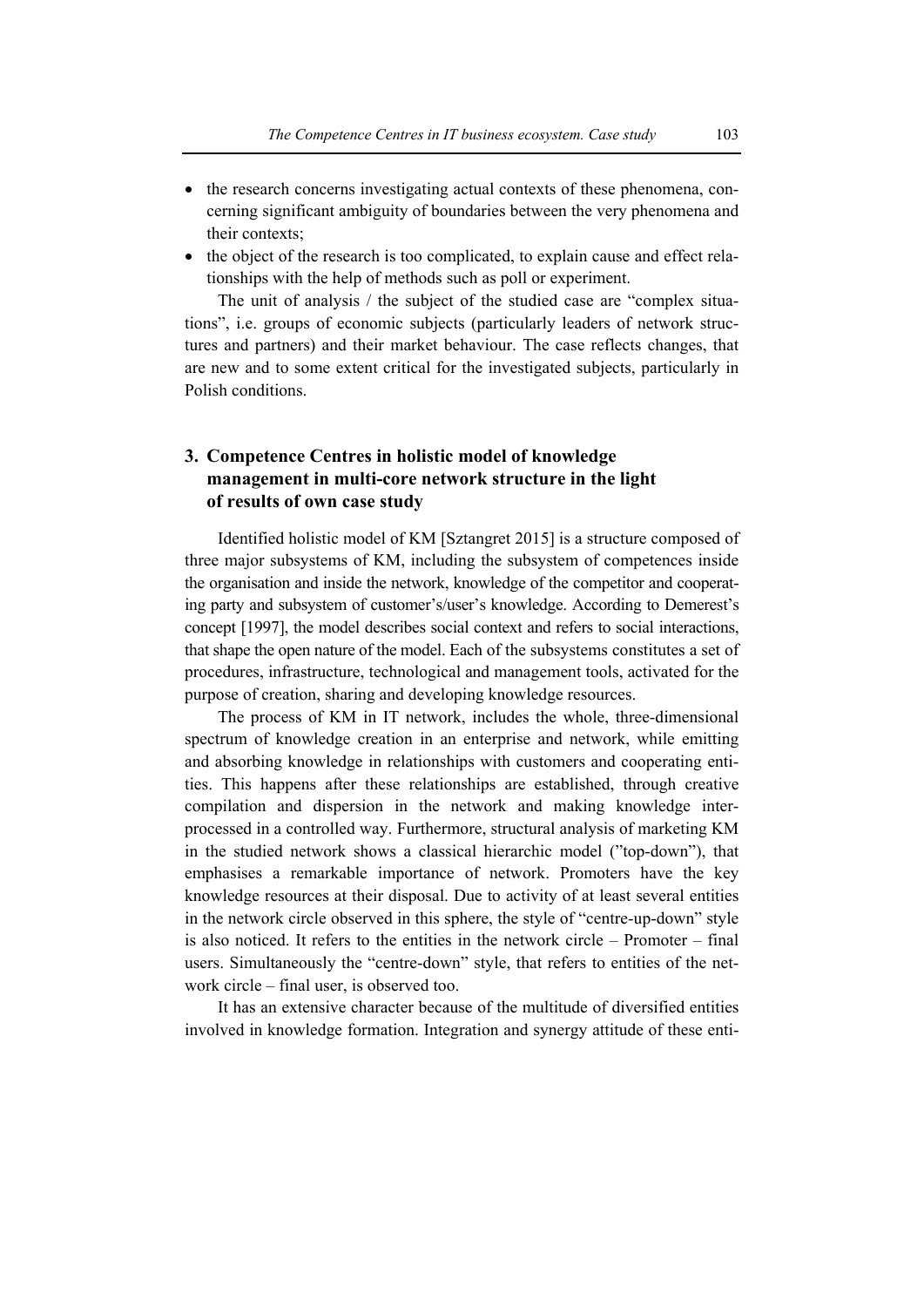ties to its creation, is the fact supporting vertical dimension of knowledge of studied network of entities. Involvement of knowledge in the process of creation of innovative, system IT products, constitute characteristics of the so-called advanced, interdisciplinary (multisector) knowledge. Interdisciplinary and multisector character of knowledge in studied example results from creation of conditions by analysed companies, particularly Promoters, to benefit from the network of values, based on knowledge of many involved entities. According to classical concept of computer sector subsectors, they are representatives of computer, telecommunication and media sectors convergent with respect to business and technology, as well as operators functioning on various stages of the process of creation of the final product, starting from assembly through complementary services (integration, training, outsourcing, cloud computing, etc.), and finishing with distribution with value added (VAD, VAR).

The core entities of the studied network, definitely and explicitly apply qualified certification system in knowledge-based subsystems of cooperant relationships. Some entities of extended core of studied network, and almost all entities of the network circle have open access to communities and resources of network knowledge.

In the case of analysed entities, features of asymmetrical bureaucratic network, and asymmetrical social network in the case of the network circle were diagnosed. In the case of entities of extended network core, a group of business partners, including distributors, are the recipients of activities stimulating knowledge-based relationships, most often of technological, knowledge-based and financial character. For the group of leaders, they are entities diversified with respect to products or areas of cooperation. Entities of network circle, including distributors, are focused on technological knowledge in network relationships. According to declarations, activities aiming at creating knowledge- -based relationships with cooperating party are mostly an individual initiative of studied entities. Some entities of the network circle make use of experiences of network Promoters, in this sphere.

Subsystem of customer knowledge communities of entities that are Promoters of the studied network is formed according to the principles of asymmetrical social networks, which is similar to the group of entities of extended network core and the network circle. Initiatives in the sphere of these relationships in the group of Promoters concern many, diversified groups of recipients, e.g. business recipients with specification of targeted activities for SMEs and large enterprises and Universities, schools, other non-profit entities and local government units, students and also opinion leaders, fans, IT final users and societies in general.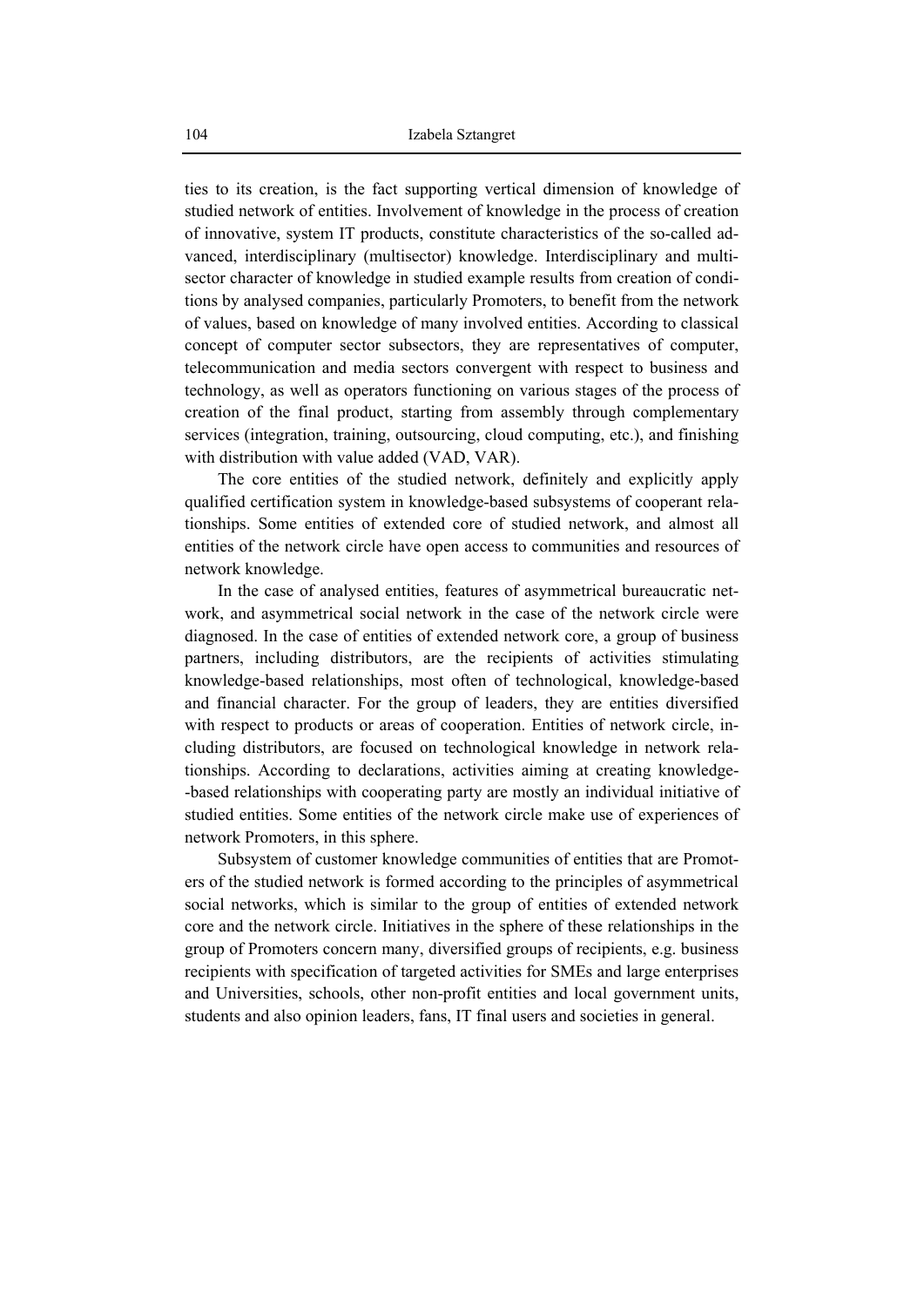

Figure 1. Competence Centre in open model of KM in knowledge community in hypermedia environment of IT sector entities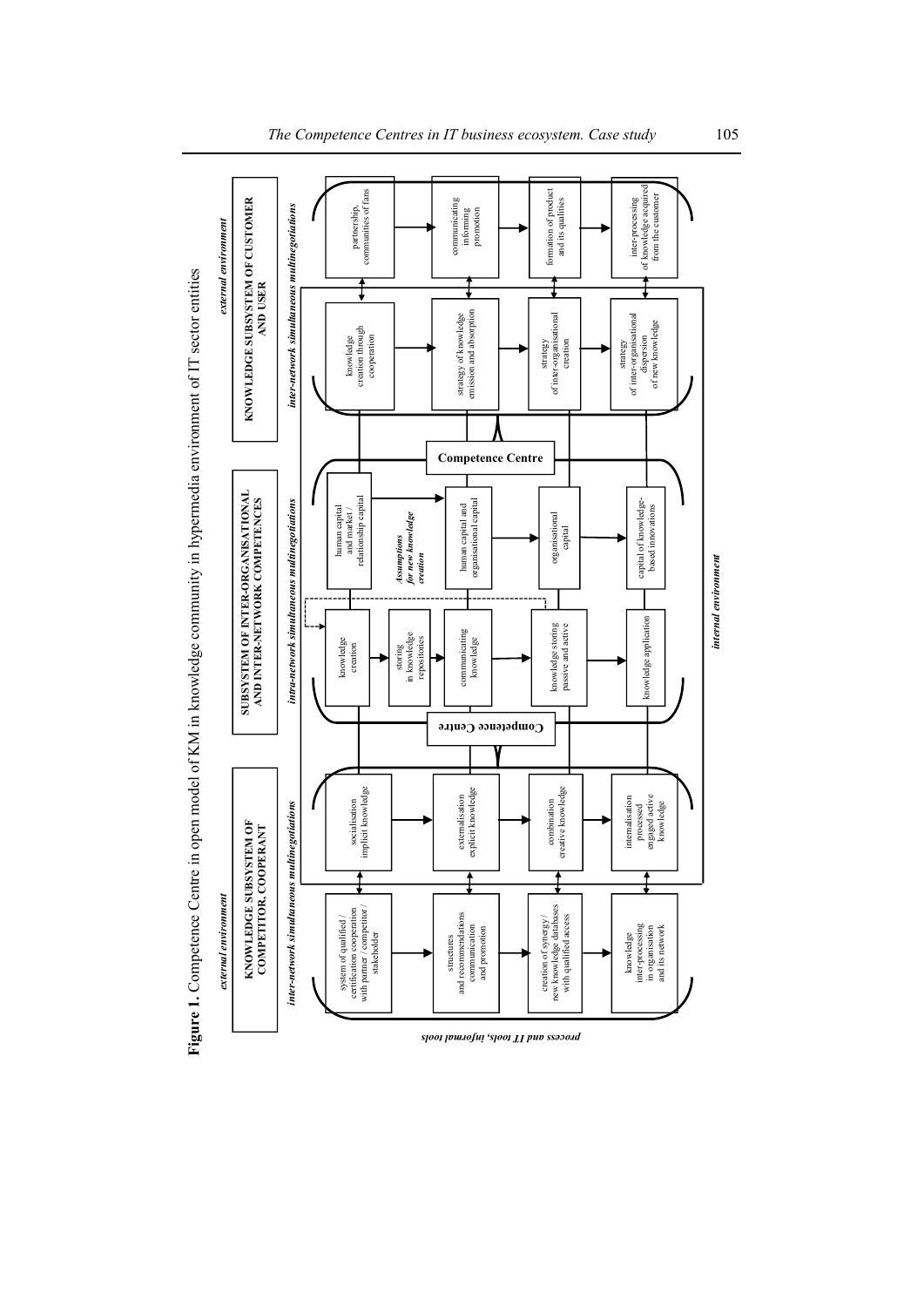Slightly more selective method of acting is applied, at least by some entities of extended network core, while focussing on, for example, a narrow group of fans of computer games, or more broadly on the group of the unemployed, particularly women or for example only on secondary schools. Extensively approached user, in general, is most frequently the recipient for the enterprises of network circle.

Knowledge communities, for which Competence Centre can be the form of implementation, are often formed in cooperation with, and at the initiative of, entities from business environment. They include government and local authorities, social organisations, societies and agencies for development. Less frequently, they are formed in cooperation with other entities of the sector. In the group of companies of extended core of researched net-structure in IT sector, the form of activities undertaken by them independently is predominant. In the case of companies of network circle, passive attitude relying on knowledge communities of the network leader happen to be additionally observed. In three studied groups, social and cultural, as well as technological tools that are conducive to knowledge exchange as ways to activate members of the knowledge communities are predominant.

**Table 2.** The tools of knowledge-based subsystems in IT sector

| Cooperant                                  | Customer                                     |
|--------------------------------------------|----------------------------------------------|
| formal and free access competence centres  | formal and informal communities of practice  |
|                                            | for technology access; users group           |
| system of qualified cooperation            | formal educational programmes and consulting |
| Value Added Reseller Programs, Value Added | free-network knowledge diffusion group       |
| Distributor Programs                       |                                              |

The scope of ways and tools for activating community members is definitely broader and more diversified in the group of network Promoters.

#### **4. Competence Centres as the subjects of IT knowledge diffusion**

Competence Centres of studied companies or knowledge promoters, while creating a specific type of knowledge communities, provide competence and equipment-related support mostly to commercial partners but also to customers. They significantly facilitate the processes related to porting, testing and also integrating applications, created in response to market needs. The centres provide professional assistance on every stage of application development and lifecycle, while enabling remote or local access to the latest technologies, software tools and secure IT laboratories. Additionally, specialists lead workshops and technological seminars for business partners in the sphere of new IT products (Table 3).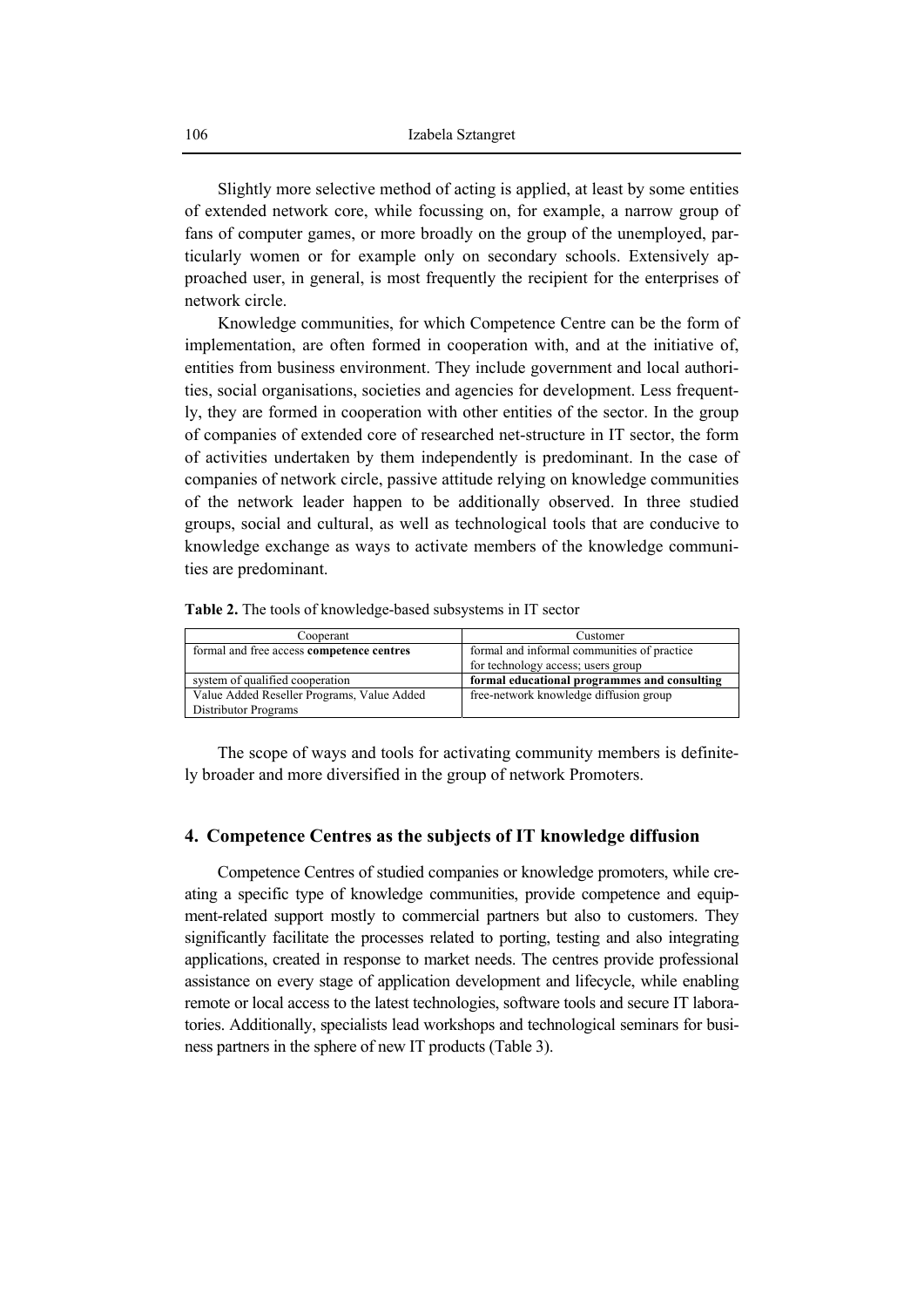| <b>Thomas Schilder Common School</b>                                                                                                                                                                                                                                                                                                                                                  | with community introduction to the same, the wind is post-                                                                                                                                                                                                                                        |                                                                          |                                                                                                                                                                                                                                                                     |                                                                                                                                                                                                                                                                                                                                                                                                                                                                                                                                                                                                                                    |
|---------------------------------------------------------------------------------------------------------------------------------------------------------------------------------------------------------------------------------------------------------------------------------------------------------------------------------------------------------------------------------------|---------------------------------------------------------------------------------------------------------------------------------------------------------------------------------------------------------------------------------------------------------------------------------------------------|--------------------------------------------------------------------------|---------------------------------------------------------------------------------------------------------------------------------------------------------------------------------------------------------------------------------------------------------------------|------------------------------------------------------------------------------------------------------------------------------------------------------------------------------------------------------------------------------------------------------------------------------------------------------------------------------------------------------------------------------------------------------------------------------------------------------------------------------------------------------------------------------------------------------------------------------------------------------------------------------------|
| <b>IBM</b> Imovation Centre (IIC)                                                                                                                                                                                                                                                                                                                                                     | Membership Centre<br>Microsoft Partner                                                                                                                                                                                                                                                            | Intel IT Centre                                                          | HP Community                                                                                                                                                                                                                                                        | Apple Users Group                                                                                                                                                                                                                                                                                                                                                                                                                                                                                                                                                                                                                  |
|                                                                                                                                                                                                                                                                                                                                                                                       |                                                                                                                                                                                                                                                                                                   |                                                                          |                                                                                                                                                                                                                                                                     |                                                                                                                                                                                                                                                                                                                                                                                                                                                                                                                                                                                                                                    |
|                                                                                                                                                                                                                                                                                                                                                                                       | Internation Association<br>Microsoft Community<br>of Microsoft Certified<br>Akademia Microsoft<br>Worldwide Partner<br>Community forms:<br>Conference (WPC)<br>Partners (IAMCP).<br>Microsoft Partner<br>Partner Network<br>Partner Support<br>Connections,<br>Community,<br>Network,<br>Support, | IT Peer Network,<br>Intel Support<br>Community,<br>Community<br>Maker    | <b>HP</b> Enterprise Business<br>HP Discussion Boards,<br>Vertica Community<br><b>Enterprise Business</b><br>Software Solutions<br>$\bullet$ Pronq Community<br>Enterprise 20/20<br>HP Community:<br>Protect 724<br><b>HP</b> Developer<br>Community,<br>Community, | Apple User Group Pro and Online Group (managers<br>offering dynamic presentations on the subject of the<br>Apple User Group Support Team (group managers)<br>Apple User Group International Regional Liaisons<br>group for supporting regional and local knowledge<br>Apple User Group leaders worldwide-consultancy<br>Apple User Group Advisory Board - consultancy<br>latest technological achievements and providing<br>group for contacting and supporting knowledge<br>Apple Consultants Network - group of experts<br>(regional group managers)<br>access to these products<br>of cooperants)<br>communities<br>communities |
| <b>BM</b> Collaborate for Success Blog<br><b>BM Software Business Partners</b>                                                                                                                                                                                                                                                                                                        | Microsoft US Partner<br>Team blog                                                                                                                                                                                                                                                                 | CSR@Intel Blog<br>Jobs@Intel Blog<br>Policy@Intel<br>Intel blogs<br>Blog | HP Blog Hub                                                                                                                                                                                                                                                         | Appleinsider, Imre, theMacObserver, macnn<br>24 Apple Blogs np. MacRumors, Macworld,                                                                                                                                                                                                                                                                                                                                                                                                                                                                                                                                               |
| 147 specialist communities, e.g. IBM<br>PartnerWorld Community, Industry<br>Facilities Management Community,<br>IBM Cloud Computing community<br>PureData-Enzee Community, IBM<br>IBM Software Community, The<br>Management community, The<br>Community, IBM Asset and<br>Worldwide IBM InfoSphere<br>Community, IBM Security<br>Solutions Business Partner<br>Community, IBM Service |                                                                                                                                                                                                                                                                                                   |                                                                          |                                                                                                                                                                                                                                                                     | Internet Only Macintosh Users Group, MacAttorney,<br>Group, The Macintosh Guild, History and Macintosh<br>Virtual Harbor, Jeuxmac.com, Fielding Institute Mac<br>User Group, GUM-BCN (Macintosh de Barcelona),<br>Association, Apple Online Junkyard, American<br>Society, MacLaw, Digital Video Professionals<br>Airlines MUG, Apple League, Boston BBS of<br>Community, Mac OS Mailing Environment,<br>63 Glocal / Mac User Group / knowledge<br>communities: Austrian MacintoshOnline<br>University of Chicago Macintosh User<br>Apple Support Communities;                                                                     |

Table 3. Competence Centres and communities of IBM, Microsoft, Intel, HP and Apple **Table 3.** Competence Centres and communities of IBM, Microsoft, Intel, HP and Apple *The Competence Centres in IT business ecosystem. Case study* 107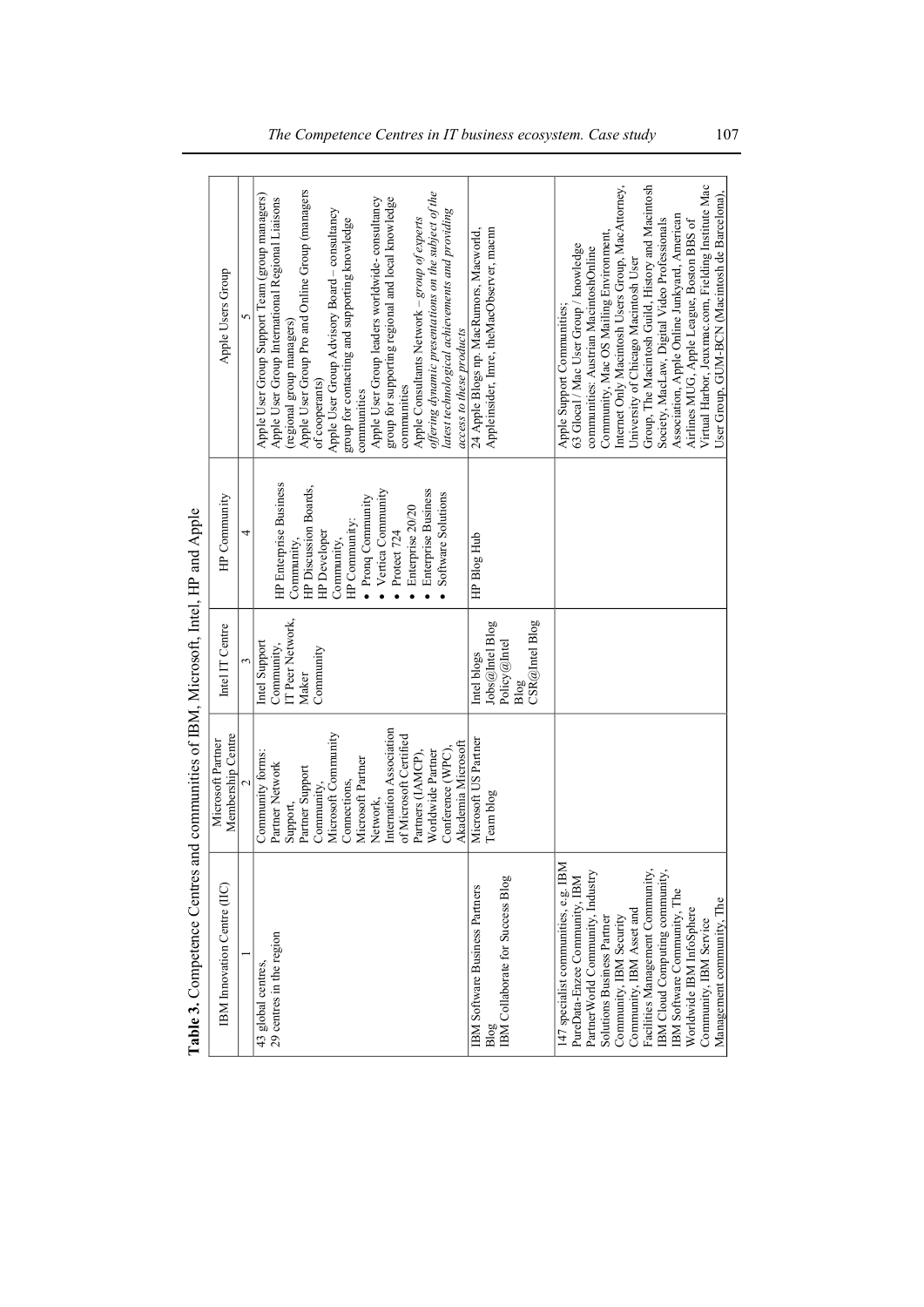|                                                                                                                                                                                                                                                                                                                    | $\mathcal{C}$                                                                                                                     |                                                                                |                                                                                            |                                                                                                                                                                                                                                                                                                                                                                                                                                                                                                                                                                                                                                                                                                                                                                                                                                                                                                                                                                                                                                                                                                                                                   |
|--------------------------------------------------------------------------------------------------------------------------------------------------------------------------------------------------------------------------------------------------------------------------------------------------------------------|-----------------------------------------------------------------------------------------------------------------------------------|--------------------------------------------------------------------------------|--------------------------------------------------------------------------------------------|---------------------------------------------------------------------------------------------------------------------------------------------------------------------------------------------------------------------------------------------------------------------------------------------------------------------------------------------------------------------------------------------------------------------------------------------------------------------------------------------------------------------------------------------------------------------------------------------------------------------------------------------------------------------------------------------------------------------------------------------------------------------------------------------------------------------------------------------------------------------------------------------------------------------------------------------------------------------------------------------------------------------------------------------------------------------------------------------------------------------------------------------------|
| Solutions for Smart Business, Nordic<br>Worldwide IBM ECM Community,<br>Business Partner Community, IBM<br>ICS Business Partner Community,<br>IBM Managed Service Providers<br>Worldwide Websphere Business<br>Middle East and North Africa<br>Management Community<br>Community, IBM Energy<br>Partners Community |                                                                                                                                   |                                                                                |                                                                                            | Team, Team MacOS X, Mac1, GenteMac, Final Cut<br>MacForum – Comunitatear Mac. The Apple Groups<br>Pro User Group Sweden, Mac uporabniki Slovenije,<br>International Internet Mac User Group, Iranian Mac<br>MUGnetwork.com, MacCoil, Grupo de Usuario en<br>Spymac User Group, A2Central.com, Virtual Mac,<br>PlanetMUG, AUG Luxembourg, Macintosh News<br>User Group, Spider-Mac Apple User Group Italia,<br>PinoyMac.org, Maclist.net, The Different District,<br>Mac-Net Puerto Rico, Est. 1998, Mac User Group<br>and Information, MacFreak(tm) Interactive, Club<br>Group, Mac Mentor - Internet Mac Users Group,<br>MacCommunity, Billpalmer.net Macintosh User<br>Community, Louisiana Cajun Cutters, Aperture<br>MacInsider, Christian Macintosh Users Group,<br>Users Professional Network, Mac User Group<br>Worlwide/Philippines Mac User Group, Mac<br>ElmaSuyu, MacMap, Thessaloniki Mac User<br>Argentina, apple spot.ee, MacLife.gr Greece,<br>Owners Support Group, Logic Users Group,<br>Linea Infomac, BBR All Things Macintosh,<br>InterMactivity, PowerSchool Users Group,<br>Long Island, MacSverige, iMacChat,<br>Macanudos |
| <b>IBM</b> on Facebook<br><b>IBM</b> on LinkedIn<br><b>IBM</b> on Twitter                                                                                                                                                                                                                                          | Microsoft on SlideShare<br>Microsoft on Facebook,<br>Microsoft on Linkedln<br>Microsoft on Google<br>Microsoft on Twitter<br>Plus | Intel on LinkedIn<br>Intel on Twitter<br>Intel YouTube<br>Facebook<br>Intel on | HP on Google Plus<br>HP on SlideShare<br>HP on Facebook<br>HP on LinkedIn<br>HP on Twitter | Apple on Google Plus<br>Apple on SlideShare<br>Apple on Facebook<br>Apple on LinkedIn<br>Apple on Twitter<br>Apple YouTube                                                                                                                                                                                                                                                                                                                                                                                                                                                                                                                                                                                                                                                                                                                                                                                                                                                                                                                                                                                                                        |
| Source: Own case study on the basis of: [www 1; www 2; www 3' www 4]                                                                                                                                                                                                                                               |                                                                                                                                   |                                                                                |                                                                                            |                                                                                                                                                                                                                                                                                                                                                                                                                                                                                                                                                                                                                                                                                                                                                                                                                                                                                                                                                                                                                                                                                                                                                   |

table 3 cont. **table 3 cont.**

108 Izabela Sztangret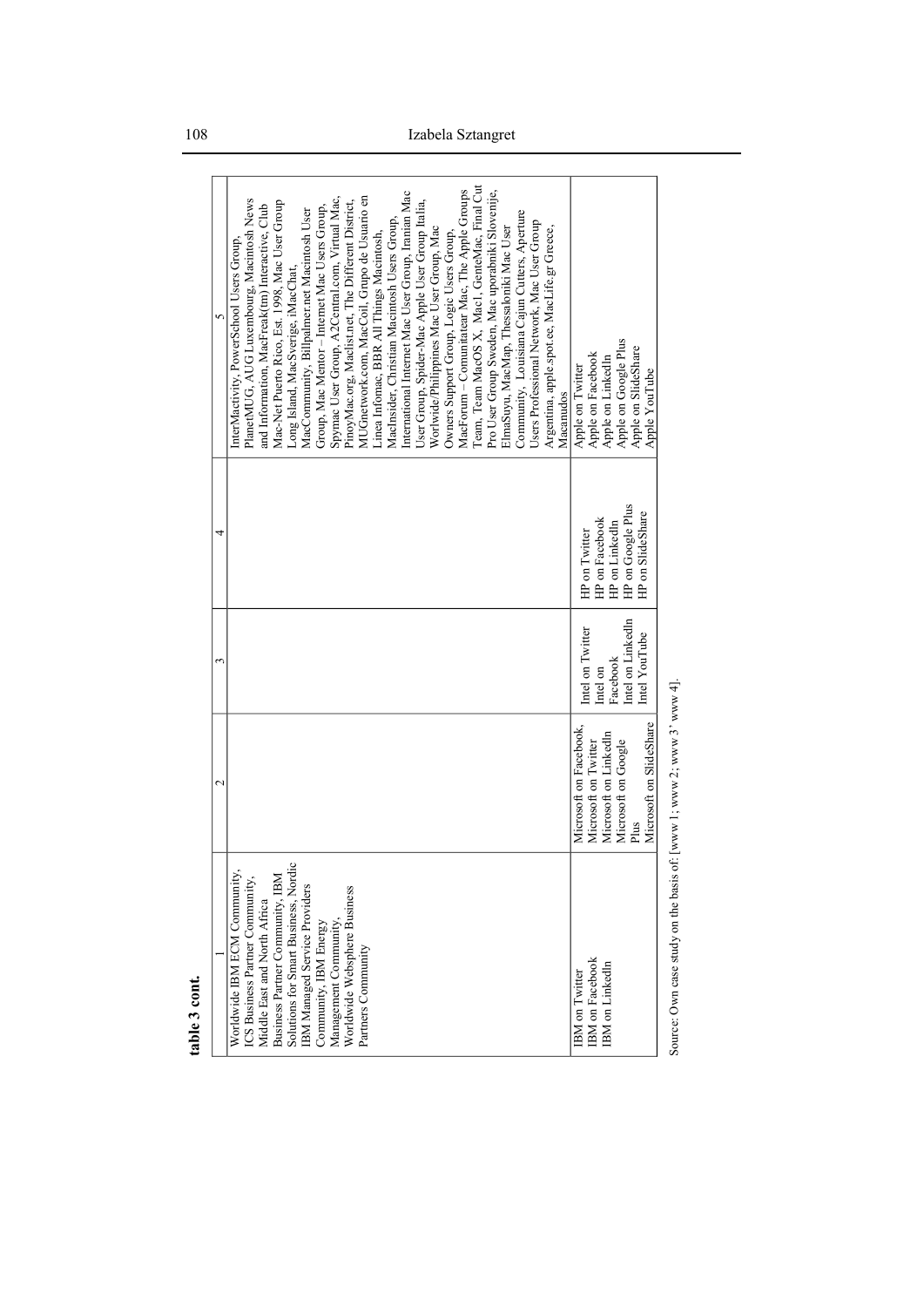Benefits for partner resulting from participation in community of competence centres include:

- reduction of expenses associated with software development shorter production cycle and remote access to test centres;
- immediate reacting to market needs integration of own solutions with the newest platforms of knowledge promoter;
- broadening of application reach multiplatform solutions offering the customer the freedom of choice;
- fast increase in effectiveness access to the latest technologies of promoter and ready test environments;
- knowledge expansion broad training offer in the sphere of creation of solutions compatible with promoter's platform;
- quality improvement designing, creating and testing of high quality scalable and reliable solutions;
- minimisation of risk ensuring compatibility of solutions;
- greater customer satisfaction providing integrated, scalable and reliable solutions.

The scope of support from Promoter most often includes: collecting partner's/customer's demands, planning solution architecture, development of hardware configuration, preparing licence model, software, preparing and conducting tests in IIC and preparing documentation for the solution. However, on the other hand, more or less formalised CC forms, listed in Table 3, create a customer who is prepared for application of these IT solutions.

### **Conclusions**

Competence Centres are the main elements in the structure of Holistic Knowledge Management Model identified in IT sector. The model is a result of integration of knowledge management in its three subsystems: company/network and in relationships with customer and cooperant. CC is its predominant tool. HKMM with CC, is a multi-functional aggregate for knowledge generating, storing, communicating and applying in network structures of the studied IT sector. It is coordinated by the leaders of the sector. Studied leaders in the sector, create and establish relationships with partners within CC in the way typical for them, for example by certified system. They most often tend towards their holistic form. However, they often expand the scope of activities in this sphere by new entities and thus they engage their competences. It has been observed for example in the case of Competence Centre of IT entities and universities in Po